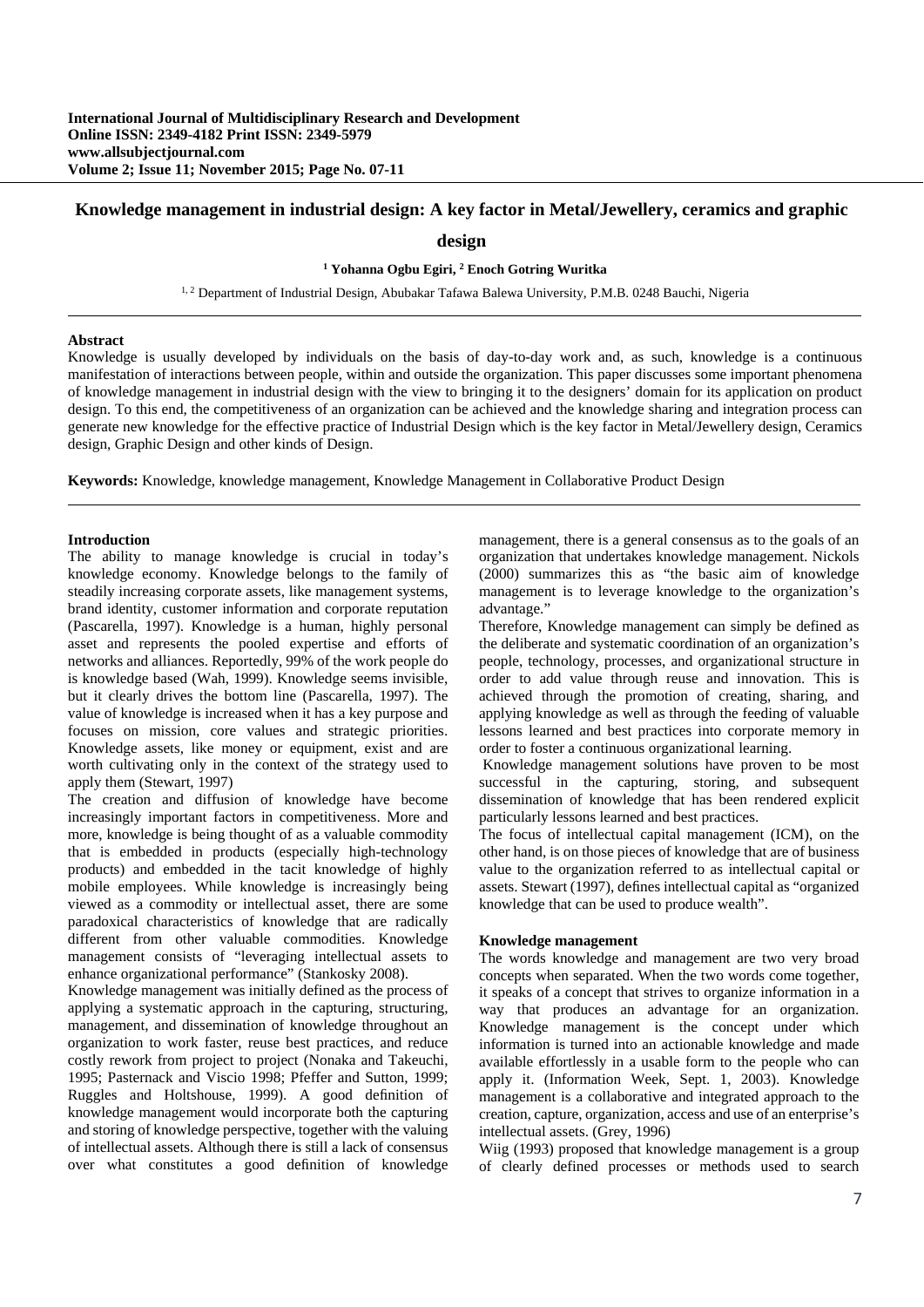important knowledge among different knowledge management operations. Knowledge management was alternatively used to confirm new product strategies and strengthen human resource management in achieving the enterprise's goals. Because the main objective of knowledge management is knowledge innovation, each organization member can increase his knowledge through the spiral course of socialization, externalization, recombination and internalization. The competitiveness of an organization is thereby achieved and the knowledge sharing and integration process can generate new knowledge. Ler (1999) pointed out that knowledge management involves collecting information and transferring information to demanders. Such activities, including knowledge obtaining, knowledge refining, knowledge storing and knowledge sharing, can effectively increase the value of the knowledge asset in an organization. This is called knowledge management. Knowledge can be understood to emerge from the application, analysis, and productive use of data and/or information (Hislop, 2005).

Knowledge management in industrial design is imperative because of the increasing nature of competitive market and the design needs of consumers. When this knowledge is at the disposal of industrial designers, specialist in Metal/Jewellery, Ceramics, Graphic design, etc would be able to come up with innovative design that would address the design needs of consumers; thereby making life more meaningful to humanity.

#### **Knowledge Management in Collaborative Product Design**

With the development of research on collaborative product design, it was found that collaborative product design was essentially knowledge-intensive work, and knowledge management was of significance to collaborative product design. Knowledge management which utilizes collective intelligence to enhance the adaptability and innovation capability of an enterprise is a method for sharing explicit knowledge and tacit knowledge. Knowledge management includes several aspects: building knowledge base; promoting knowledge sharing between employees; constructing cultural climate in internal environment; managing knowledge as enterprise assets. Many big companies, such as IBM and HP, have been implementing knowledge management strategy.

Collaborative product design task involves decision-making processes that require evaluation, comparison and selection of design alternatives as well as eventual optimization from a systematic perspective (Xuan, 2008). Due to its significance in commercial value and application perspective in the area of knowledge economy, collaborative product design is attached great importance to knowledge management. Balasubramaniam and Amrit, (1999) focused on providing support for a collaborative task with emphasis on capturing process knowledge in collaborative systems which include functions for representing context with informal components, accessing the processed knowledge, reviewing past knowledge, and managing the dependencies of tasks. Vincent, Bertrand and Philippe (2007) are particularly interested in knowledge exchange and share during collaborations of product design. They proposed a model of design context to support design process and knowledge exchanges, and further studied the particular case of conflict resolution during collaborative design by using software which formalise designers' exchanges in a real industrial conflict.

### **Types of Knowledge**

- Tacit knowledge
- Explicit knowledge

**Tacit knowledge:** Tacit knowledge is personal; it is stored in the brains of human beings. It is accumulated through study and experience. It is developed through the process of interaction with other people. Tacit knowledge grows through the practice of trial and error and the experience of success and failure. Tacit knowledge does not always lead directly to a useful application or a marketable product. Often it has only an indirect impact on the organization's effectiveness through the creation of better approaches or more effective work responses. Nonaka (1991) popularized the concept of tacit knowledge by highlighting the problems of the previously narrow approach to knowledge, and suggesting a more holistic approach of capturing tacit and often subjective insight, experiences and intuitions of personnel. Tacit knowledge is necessary to create new value in a product. It is generally gained over a long period of time with learning and experience, it is difficult to express, and can only be transferred by the willingness of people to share their experiences. Unfortunately, this knowledge is lost with the loss of the person.

**Explicit knowledge:** Explicit knowledge is codified; it is stored in documents, databases, websites, emails and the likes. It is a knowledge that can be readily made available to others and transmitted or shared in the form of systematic and formal languages. Explicit knowledge is embedded in product documents, repositories, product function and structural description, problem solving routines, technical and management systems.

### **Knowledge in Industrial Design**

Knowledge is not directly available but is obtained by interpretation of information deduced from analysis of data. It can be said that the primary function of industrial design research is to transform empirical or rational knowledge into a form that can be used for practical purposes. Sainter *et al* (2000) describe knowledge as the "experience, concepts, values, beliefs and ways of working that can be shared and communicated". Sriram (1997) describes knowledge in the context of intelligent engineering systems as "something that an intelligent being possesses and utilizes for problem solving". Sunnersio (2010) uses the word 'knowledge' in terms of design as an understanding of a given information, its content, its origins, and its applicability. He argues that "the knowledge should include not only the rules that designers should adhere to, but also the background knowledge that makes the design rules possible to review and understand".

Industrial design is a field that blends together art and engineering with the general goal of creating an object for production. This discipline focuses around objects of industry. Industrial design is a multi-disciplinary field that involves many other aspects of design including graphic design, packaging, furniture, ceramics, metal/jeewelry design and many more. Industrial design basically combines applied art and applied science with solid business acumen to create and design a product that is functional, useable and aesthetically pleasing to the eyes. But this cannot be realised without the proper management of knowledge. The understanding of knowledge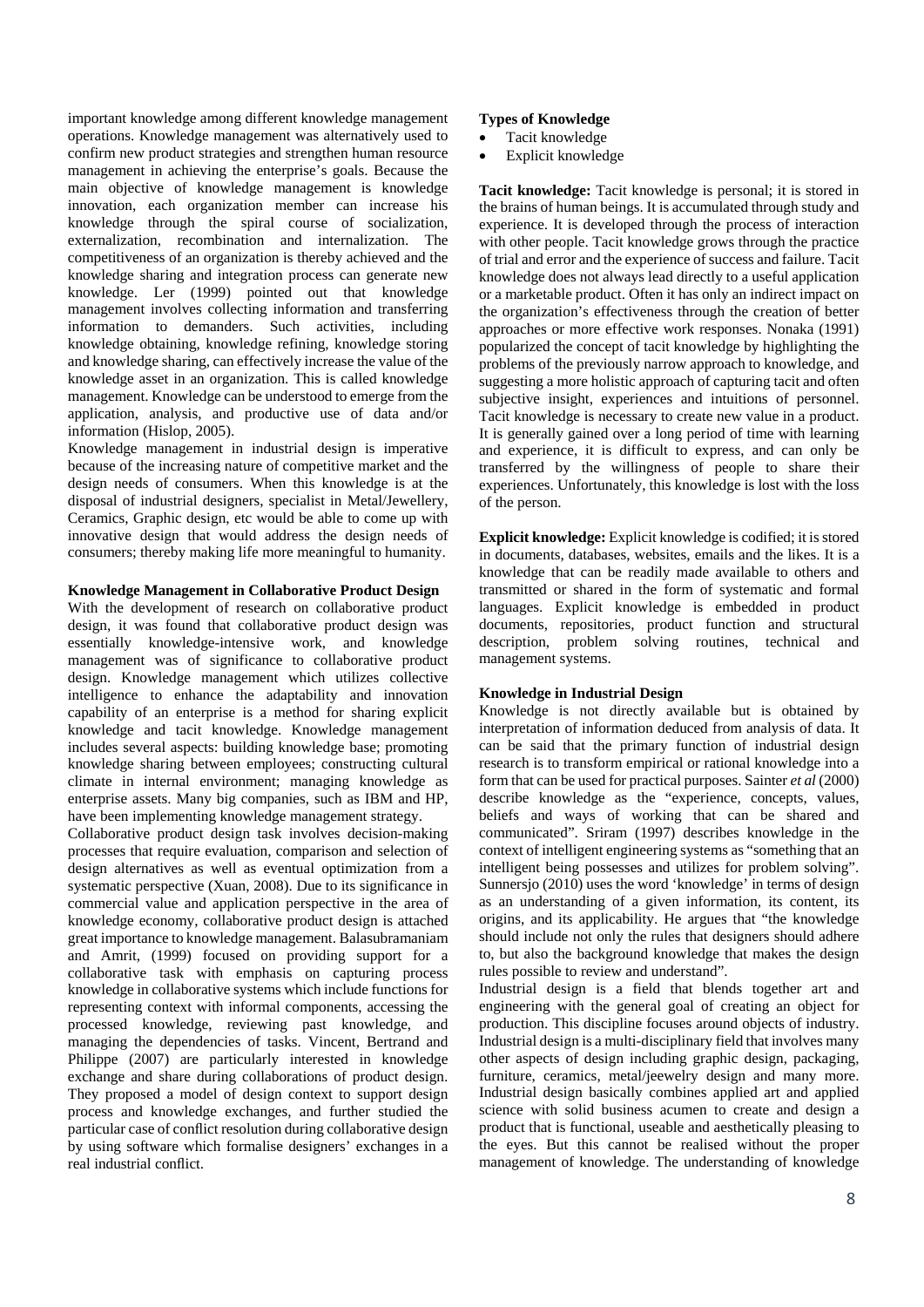management within the context of industrial design is necessary for product innovation which can be shared and applied on product design.

## **Knowledge Innovation and Creation Process**

Knowledge innovation is tacit in nature but it can be converted to explicit knowledge. Before innovation can take place, there must be pool of knowledge to derive the innovation process. Innovation is the practical application of knowledge. An innovation is the implementation of a new or significantly improved product (good or service), or process, a new marketing method, or a new organizational method in business practices, workplace organization or external relations (Oslo Manual, 2005). The minimum requirement for an innovation is that the product, process, marketing method or organizational method must be new (or significantly improved) to the firm.

 Knowledge creation always begins with the individual. An industrial designer has an intuition about market trends that becomes the catalyst for an important new product concept. In the above scenario, an individual's personal, private knowledge (predominately tacit in nature) is translated into valuable, public, organizational knowledge. Making personal knowledge available to others in the organisation is at the core of this knowledge management model. This type of knowledge creation process takes place continuously and occurs at all levels of the organization. In many cases, the creation of knowledge happens in an unexpected or unplanned way. Knowledge creation consists of a social process between individuals in which knowledge transformation is not simply a unidirectional process but it is inter- active and spiral (Nonaka and Takeuchi 1995).

Knowledge is one of the most important assets of any organization. Unfortunately, very few are able to harness this asset in a meaningful way. Even fewer are organizations that are able to optimize the use of this important asset.

### **Collaborative Design management**

With the increase in globalization, the amount of information about the product that needs to be managed and shared across various developmental waves is quite enormous. Rapid advances in information technology have provided the platform for the distribution of CAD system to support collaborative design, which allows the designers to view and modify the product model to their satisfaction.

The organizational structure of collaborative design is fashioned in such a way that it allows interaction and knowledge sharing among the team of designers whose features are dynamic. In such structure, a designer may involve in several projects, and a project is composed of designers from different design departments and units of various enterprises who would work in synergy towards the actualization of the project at hand. Collaborative design is a process that consists of a series of distinct events that occupy discrete and measurable periods. This mean, collaborative design can be seen as a series of discrete activities and that the level of expertise affects the way work is done, being discernible in the temporal pattern of their work of time. Kvan and Vera (1998) suggested that designers act as individual experts addressing design issues from their perspectives. Their expertise may change during a design session as their understanding is supplemented and they earn from their involvement.

In the process of collaborative design, task is accomplished through serial interactive activities which are performed by collaborative designers. Designers working on a same project often appear to be temporally and spatially distributed. Thus, quite a lot of time is spent on planning, tracking, and coordinating in the process of collaborative product design (John 1996). During the process of design, the designers should communicate and share knowledge with each other on collaborative product design, and share modification of the product. Based on the outcomes of activities accomplished by A and B, designer C performs serial actions to achieve the goal of task. Similarly, C should communicate and share knowledge with A and B. With the increase of task complexity and the number of collaborative designers, efforts concentrated on commutation and knowledge sharing would build up and the scenarios of interaction and would become much more sophisticated. This reflects the urgency of knowledge management in collaborative product design.

## **Application of CAD on Industrial Design**

Computer Aided Design (CAD) defines the use of information technology (IT) in the Industrial Design process. A CAD system consists of IT hardware, specialised software (depending on the particular area of application) and peripherals, which in certain applications are quite special. The core of a CAD system is the software, which makes use of graphics for product representation, database for storing the product model and drives the peripherals for product presentation. Its use does not change the nature of the design process but as the name suggests, it aids the Industrial designers to make their designs. The designer is the main actor in the process, in all phases from problem identification to the implementation phase. CAD can aid a designer in the following ways:

- Accurate generation and easy modification of graphical representation of the product. The designer can nearly view the actual product on screen, make any modifications to it, and present his/her ideas on screen without any ambiguity, especially during the early stages of the design process.
- Perform complex design analysis in short time.

CAD systems have the ability to provide a digital prototype of the product at early stages of the design process, which can be used, for testing and evaluation. Many people from various departments can share it; they can express their opinion for the product at early stage, in order to complete the design in less time and with the least mistakes. Most researchers accept that having the digital prototype in early stage allows more effort to be spent on the definition stage (early stage) of the design process and not in redesigning an already completed design.

Computer Aided Industrial Design systems are applied to many industrial products, ranging from every day consumer products, sports-ware, computers, equipment, and complex parts such as automobile.

#### **Graphic Design**

CAD aids graphic designers to Create a compelling visual effects for films, games, or television shows. Maya 3-D animation software and 3-D modelling and animation software enable one to create sophisticated effects, design innovative experiences, and improve production efficiency.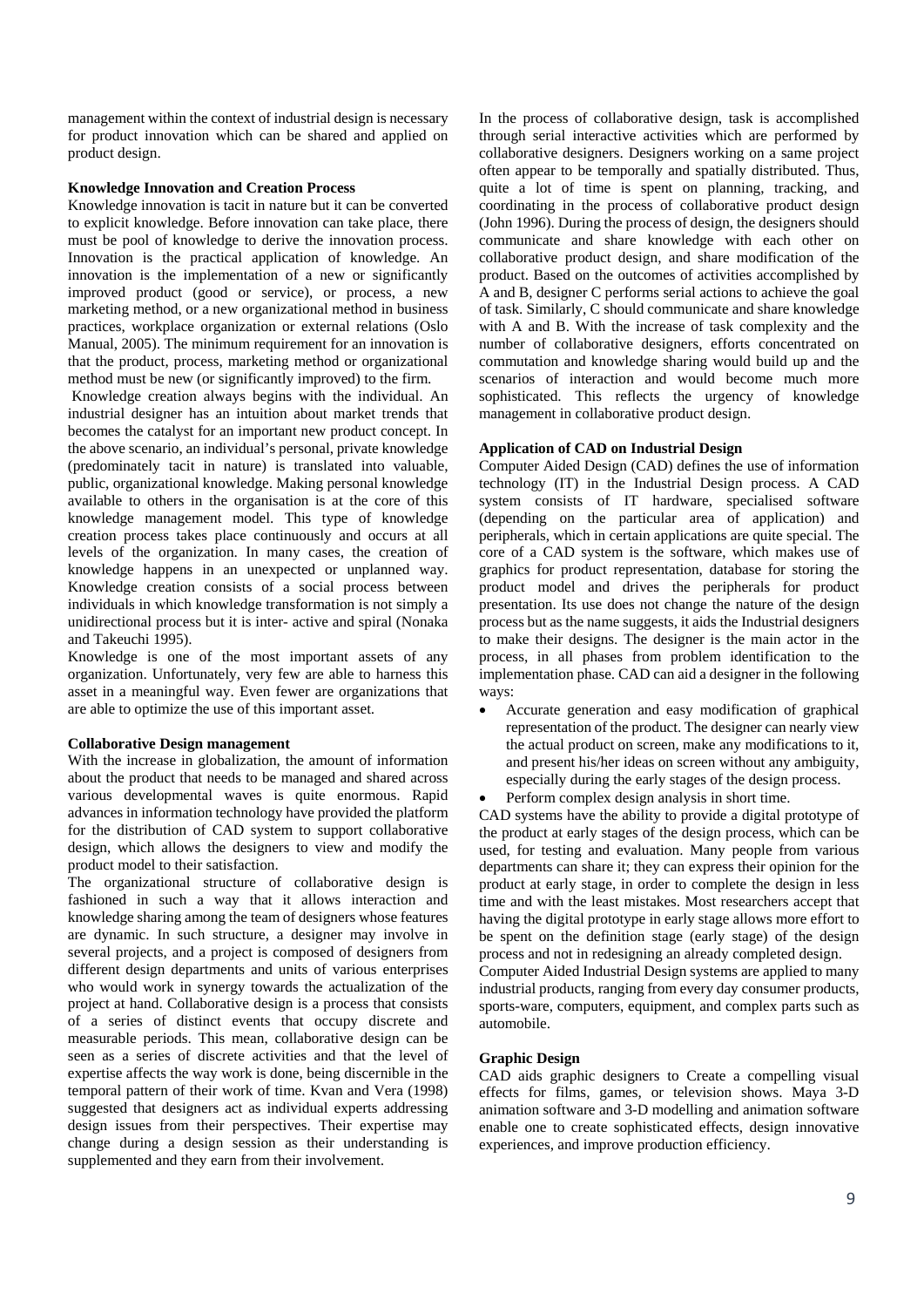### **Metal/Jewellery Design**

CAD design software is used throughout the product development cycle. From concept to manufacturing, Autodesk software is used to create consumer products such as (jewelleries, seats, etc), industrial machinery, building product and equipment. The Digital Prototyping tools such as Inventor and Product Design Suite help designers and engineers design, visualize, and simulate complete products, before they are built. Digital Prototyping helps reduce reliance on physical prototypes and get more innovative products to enhance marketing.

## **Ceramics Design**

CAD helps in creating geometric shapes of intended ceramics design before they are produced. CAD systems in 2-D and 3-D are used to visually draft curves and figures of ceramics designs. Digital Prototyping tools such as Inventor help to create, document, and share designs, while CAD helps in creating and managing modelling and instrumentation diagrams.

## **Stages of Industrial Design process**

Knowledge management is key in these stages of industrial design process. Because the process cannot take place without the knowledge of what the designer intends to do. The industrial design process runs through a number of stages to bring a product from concept to full market production, these stages include:

- **Design Brief Stage:** this is the stage where Designers meet with a client or company's manager that has an idea for a new product. They will basically look to find out the basic requirements of the client's design brief and gain an understanding of what the product is meant for, before they bring their creative tacit knowledge to bear.
- **Market Research Stage:** Once they have gained an understanding of the brief, the industrial design process will enter the market research stage. During this process the designers will conduct surveys, meet with target customers and take in trade shows covering similar products. The aim of the market design stage is to establish that there is a viable market for the product being developed. Market research also involves the initial stages in the design of the product, where the designer will try to establish the basic characteristics of the product. This can include details such as the basic size and shape of the product, materials to use, estimated cost of production and the safety of the product. Without gathering this information from the target consumers, the designers would not have the knowledge of what to design that would meet the consumers' needs.
- **Design concept Stage**: At this stage of the industrial design process, designers will try to produce a basic design of the product. This can be done by hand in the initial stages, although most designs these days are done using Computer Aided Design (CAD) tools. These make it easier to amend designs as they develop and the final information can be used by automated industrial machines during manufacturing. But for one to use CAD he/she must have the knowledge of CAD. Therefore a proper knowledge management of the information gathered during market research and the designer's tacit knowledge in conjunction

with the explicit knowledge will aid during the design concept stage.

- **Design Refinements Stage**: Once the concept design has been completed, input from the client, engineers, accountants and others will generally result in the design being refined for a variety of reasons. This can include improved appearance, better functionality or more cost effective production. Industrial designers typically liaise with a number of other professionals in the course of their work to ensure that any product brought to market has been tested and refined to make it the best it can possibly be. Prototypes may also be produced at this stage to let consumers use the product and feedback from this can result in design refinements.
- **Production Stage**: Once the final design has been approved, the industrial design process enters the production stage. Designers will generally have an input in the initial stages of this to ensure that the product can be manufactured in a cost effective manner. After production of the product, the product is then ready to be marketed to the consumers.

The various knowledge at different stages of industrial design process, are coordinated and controlled by the designers who are the architects of the product design.

#### **Conclusion**

With the increase in evolution of knowledge owing to availability of information technology, knowledge management has become a crucial phenomenon in the practice of industrial design. Designers all over the world have embraced this technology as a medium of information dissemination and knowledge sharing platform. Once this knowledge is acquired, it requires careful management in the course of its application on product design. This knowledge management is a key factor in the execution of all aspect of design such as metal jewellery design, graphic design, architectural design, ceramics design and so on. Preponderance of relevant knowledge makes innovative design easier, as all the necessary information is at the disposal of the designers. Innovation is spurred by careful coordination of both the tacit and explicit knowledge which are necessary resources for every meaningful innovation.

#### **Reference**

- 1. Balasubramaniam R, Amrit T. Supporting Collaborative Process Knowledge Management in New Product Development Teams, Decision Support Systems. 1999; 27:213–235.
- 2. Grey D. what is knowledge management? The Knowledge Management Forum. 1996. Available at http://www.km.forum.org/what\_is.htm
- 3. Hislop D. Knowledge management in organization. A critical introduction, Oxford University Press, New York, 2005, 15.
- 4. John LW, Chenggang S. Coordination Mechanisms for Cooperative Design, Engng Applic. Artif. Intell, 1996; 9(4):453-461.
- 5. Kebede G. Knowledge management: An information science perspective. International Journal of Information Management. 2010.
- 6. Ler WL. Business  $@$  the speed of though: using a digital nervous system. Business Journal, ROC. 1999.